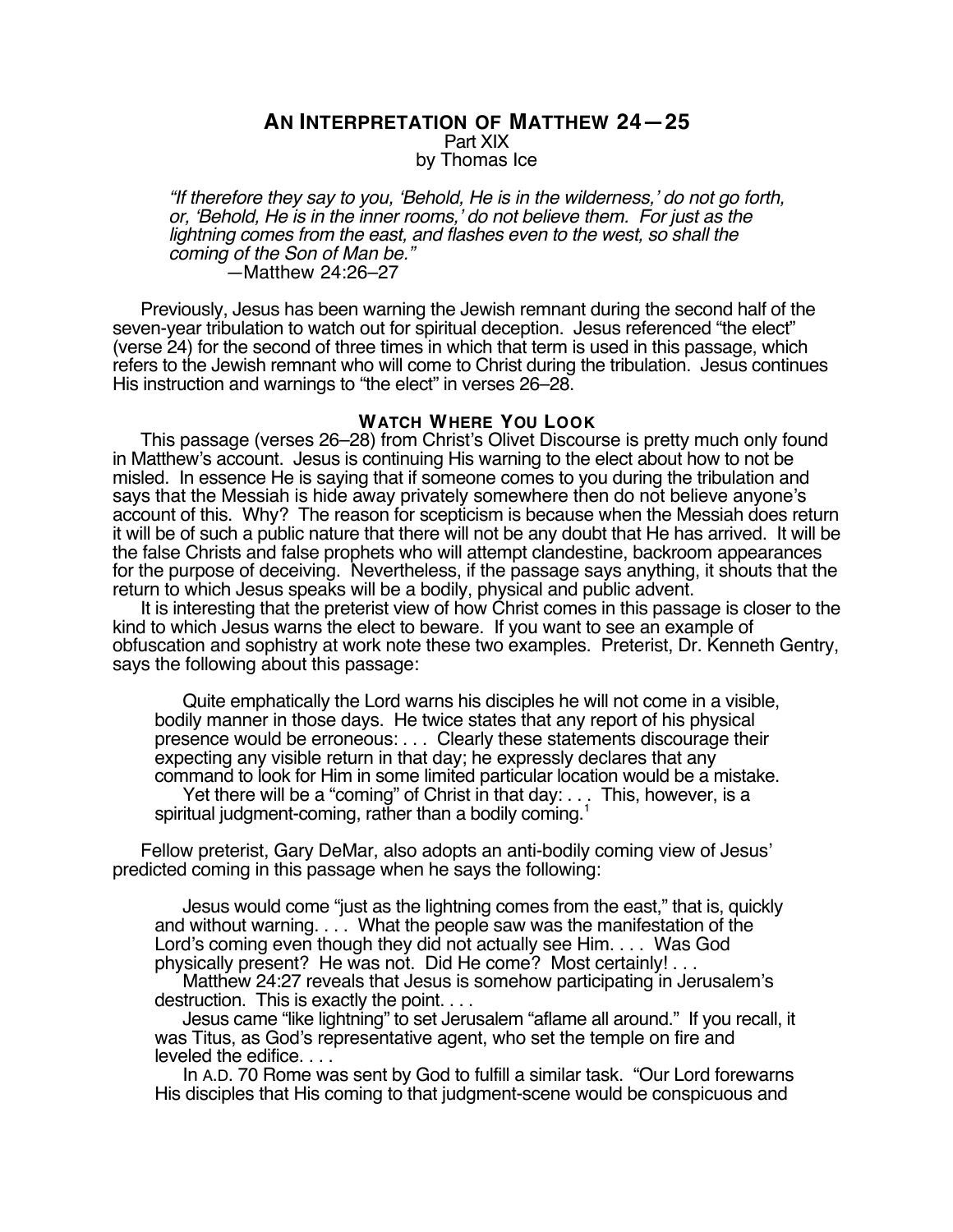sudden as the lightning-flash which reveals itself and seems to be everywhere at the same moment."2

The statements of these two preterists are examples of the kind of propaganda that Jesus is warning the elect to avoid during the tribulation. Matthew 24:2731 clearly is a reference to a still future second advent. I will now look at reasons why verse 27 does indeed reference Christ second coming.

## **A FUTURE EVENT**

Both Gentry and DeMar attempt to spin this passage as if it were not teaching a bodily, physical return of Christ. This preterist view is one that only about 1% of interpreters (if that many) have taken on this passage down through church history. That Jesus speaks here of his bodily return is supported by the context. In contrast to Christ's coming in verse 27 are the false Christs and false prophets of verses 23–24, who are clearly individuals that can be physically seen. Christ's return is juxtaposed to them. Christ will not return and hide out in some back room in which an undercover agent will lead people to meet. No Christ's return will be public and obvious to all. This cannot fit some "judgment-coming" through the Roman army. Regardless of what other biblical passages may teach in other contexts, the context of Matthew 24 only supports a bodily coming by Jesus, which has to be the future second coming.

Jesus specifically compares His coming in verse 27 to a lightning strike. I agree with DeMar that included in Christ's imagery is the idea of suddeness. However, because the force of the context (verse 26) is whether He will appear privately (i.e. "inner rooms") or publicly (i.e. like a "lightning" flash) it clearly argues for an emphasis upon appearance. Further, the Greek word for "flashes" has the core meaning of "to appear, to make visible, or to reveal."3 Thus, when speaking of lightening that appears, it would be translated idiomatically as "flashes." When referring to people it is always rendered "appear." This is how it is used in verse 30: "then the sign of the Son of Man will appear." In fact, "Wycliffe renders it appeareth"<sup>4</sup> in verse 27. When this detail is combined with the fact that in both verse 27 and 30 the one appearing is called "the Son of Man," which always emphasizes the human aspect of Christ, the clear conclusion is that Jesus is communicating His bodily return. Even preterists agree that He did not return bodily in A.D. 70. If the text intended to speak of an invisible return through the Roman army then Christ's Deity would have been emphasized, not His humanity. Meyer says the following:

The advent of the Messiah will not be of such a nature that you will require to be directed to look here or look there in order to see him; but it will be as the lightning, which as soon as it appears, suddenly announces its presence everywhere; . . . what is meant is, that when it takes place, it will all of a sudden openly display itself in a glorious fashion over the whole world. Ebrard (comp. Schott) is wrong in supposing that the point of comparison lies only in the circumstance that the event comes suddenly and without any premonition. For certainly this would not tend to show, as Jesus means to do, that the assertion: he is in the wilderness, etc. is an *unwarrantable* pretence.<sup>5</sup>

In all his effort to say why "the coming of the Son of Man" in Matthew 24:27 was not a literal coming of Christ, Gentry fails to tell his readers that the Greek word *parousia* is used in this verse. Three of the four times that *parousia* is used in Matthew 24, Gentry admits that it refers to the yet future second coming.<sup>6</sup> The Greek Lexicon, BAG says that *parousia* means "presence;" "coming, advent," and "of Christ, and nearly always of his Messianic Advent in glory to judge the world at the end of this age."7 BAG cites all four uses of parousia in Matthew 24 as a reference to Christ second advent. In fact, BAG does not even recognize Gentry or DeMar's stated meaning as a possible category. It appears that the preterist mother is the necessity of invention in this instance. The mother of all Greek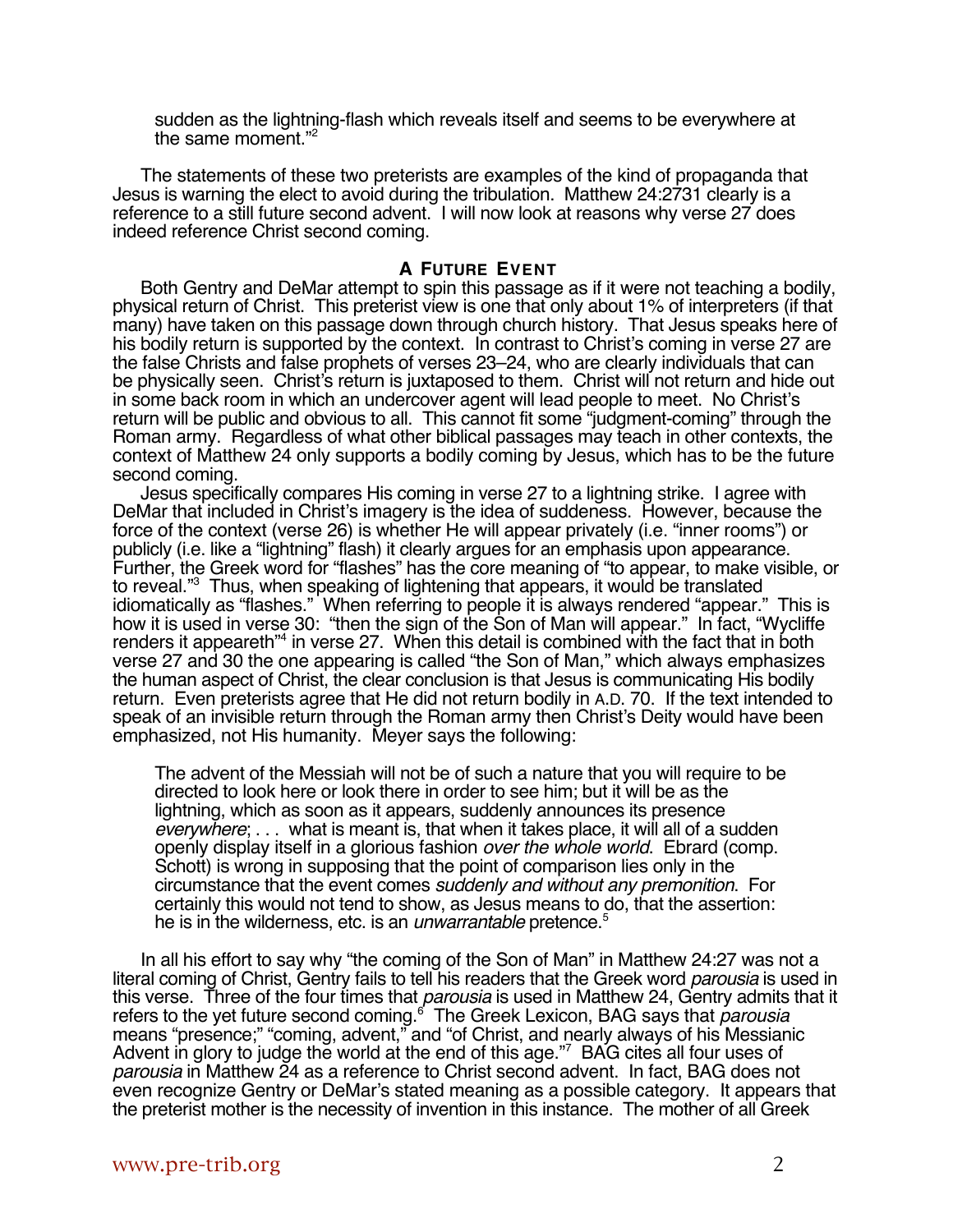word study tools, Kittle's Dictionary, in concert with BAG, tells us that the core idea of the word means "to be present," "denotes esp. active presence," "appearing."<sup>8</sup> Kittle's describes *parousia* as a technical term "for the 'coming' of Christ in Messianic glory."<sup>9</sup> Thus, parousia carries the idea of a "presence coming," contra the preterist notion of a "nonpresence coming," an invisible coming. Our Lord's use of *parousia* demands His physical, bodily presence.

Toussaint provides further reasoning for the futurist understanding of *parousia* in this passage:

. . . "What will be the sign of your coming?" (Matt. 24:3). What does "coming" (parousia) mean? That term is filled with significance. This noun occurs four times in the Olivet discourse (the only times Matthew uses parousia and the only occurrence in the Gospels). The first occurrence is in the question asked by the disciples. Very interestingly, the remaining three are in identical clauses, "thus, shall be the coming of the Son of Man" . . . (Matthew 24:27, 37, 39).

. . . The problem with this interpretation is the meaning of parousia before verse 36 and after. If the coming of the Son of Man in Matthew 24:37, 39 is the Second Advent, one would expect the identical clause in 24:27 to refer to the same event. The word would also have the same meaning in 24:3. It must be the Second Advent in each case.

Furthermore, the word *parousia* as found in the New Testament is always used of an actual presence. It may be employed of the presence of persons as in 1 Corinthians 16:17; 2 Corinthians 7:6-7; 10:10; Philippians 1:26; 2:12 and 2 Thessalonians 2:9. In each of these above cases the person is bodily present. In all the other cases *parousia* is used of the Lord's presence at His second coming, cf. 1 Corinthians 15:23; 1 Thessalonians 2:19; 3:13; 4:15; 5:23; 2 Thessalonians 2:1, 8; James 5:7, 9; 2 Peter 1:16; 3:4, 12; 1 John 2:28. The only occurrences in the Gospel of *parousia* are in Matthew 24. It would seem that they, too, refer to a yet future coming of Christ.<sup>10</sup>

Gentry attempts to say that the "lightning" description in Matthew 24:27 "reflects the Roman armies marching toward Jerusalem from an easterly direction."<sup>11</sup> It is hard to imagine that the time consuming march of the Roman armies is the true interpretation of this passage. Once again, I follow Toussaint's explanation of the text.

What then is Matthew 24:27 saying? It is simply saying people should not be misled by false teachers or counterfeit messiahs who make their deceptive claims in some wilderness or inner sanctum (24:26). They may even fortify their pretensions by fantastic miracles (24:24). The reason the Lord's followers should not be drawn aside is because the coming of the Lord Jesus will be so spectacular no one will miss seeing it. It will be like a bolt of lightning that streaks from one horizon to the other. This is why the Lord used the correlatives hosper. ... houtos; He is simply using an analogy or comparison. His Second Advent will be as obvious as a brilliant sky-spanning bolt of lightning. So will be the unmistakable and actual presence of the Lord Jesus Christ in His second coming to earth. $12$ 

Maranatha!

**(To Be Continued . . .)**

**ENDNOTES**